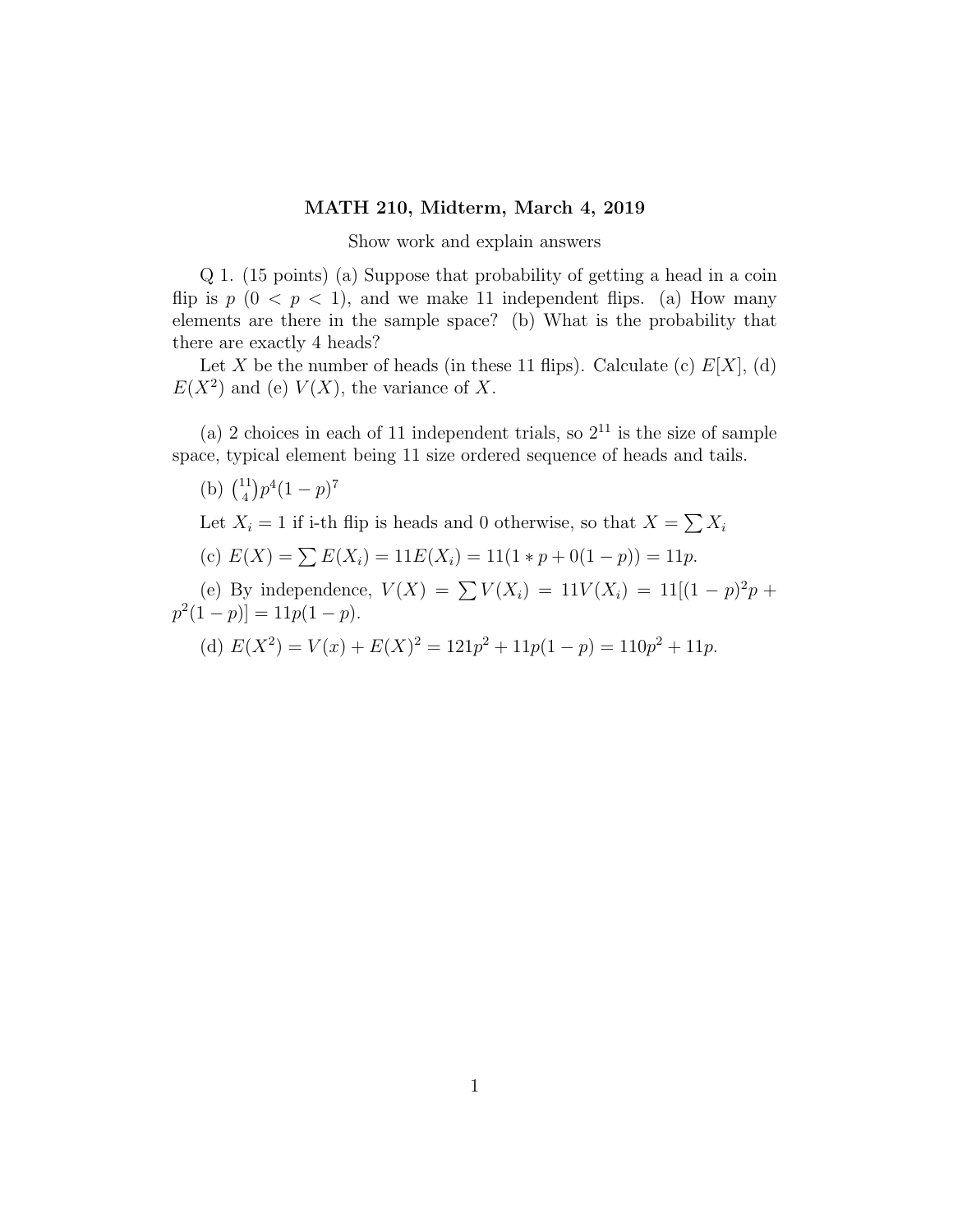Q. 2 (15 points) Assume that the continuously compounded interest rate  $r$  is constant, today is January 1, 2019 and this is the first year we are considering. Suppose that you have a security that pays 1000 at the end of each year, with the first payment in the fifth year and the last payment in the fourteenth year. Then it switches to paying 2000 a year at the end of each year, from the fifteenth year through the twentieth year. Find the present value of this security, giving a closed form rather than a long sum of terms.

The present value of 1 paid at the end of *i*-th year is  $e^{-ir}$ , thus the present value of the security is

$$
1000(e^{-5r} + \dots + e^{-14r}) + 2000(e^{-15r} + \dots + e^{-20r})
$$

which is the same as (by the geometric sum formula)

$$
\left(\frac{1000}{1 - e^{-r}}\right)[e^{-5r}(1 - e^{-10r}) + 2e^{-15r}(1 - e^{-6r})] = \left(\frac{1000}{1 - e^{-r}}\right)[e^{-5r} + e^{-15r} - 2e^{-21r}].
$$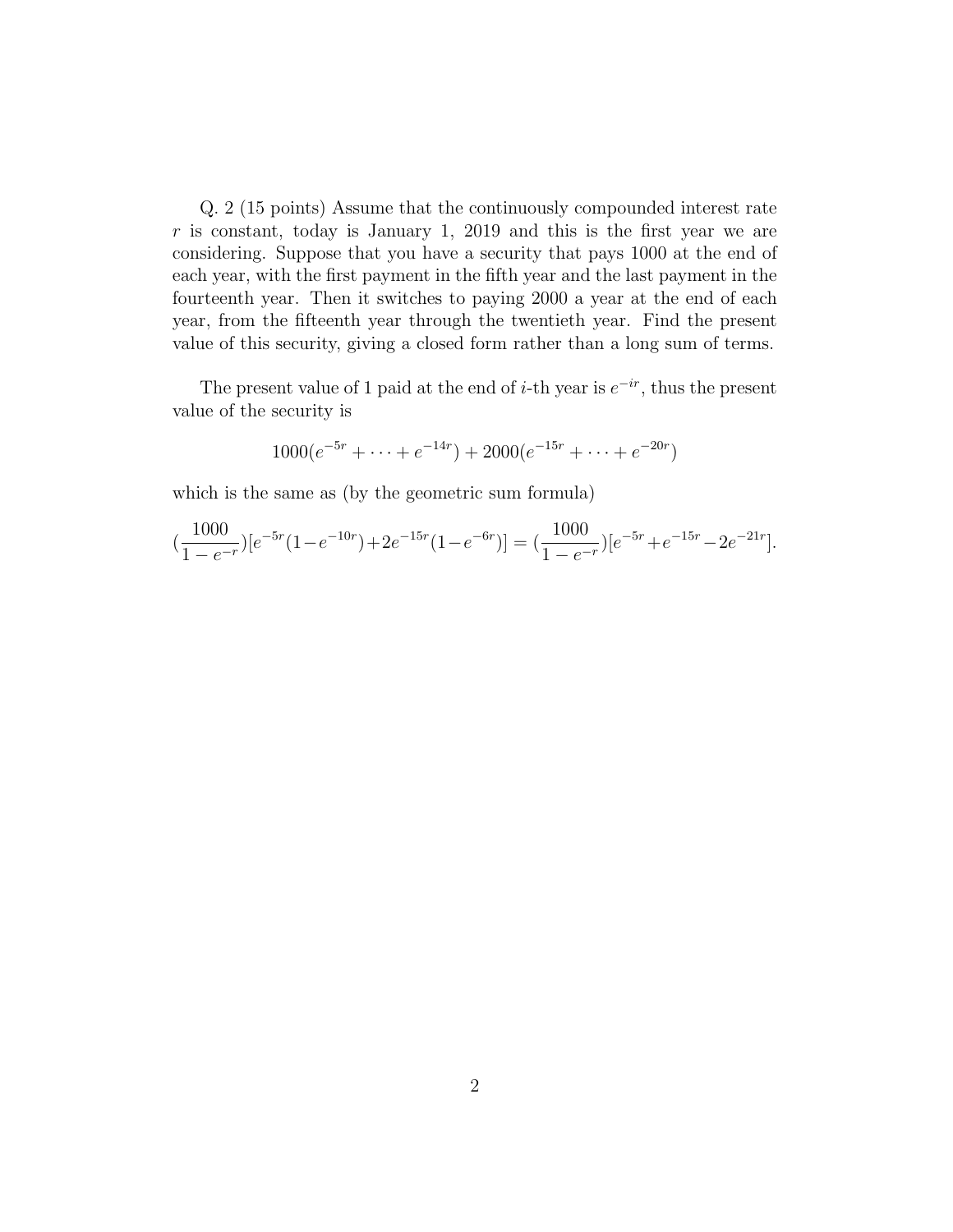Q. 3 (20 points) Explain precisely what  $L_T[T, T + \alpha]$  and  $L_t[T, T + \alpha]$ mean (t is the current time and  $T > t$  is some future time). Suppose interest rates are not constant. Let t be the current time and  $t < T_0 < T_1 < T_2$ , with  $T_i - T_{i-1} = \alpha$ , for  $i = 1, 2$ . Suppose you enter into a contract at time t to pay at  $T_1$ ,  $\alpha L_{T_0}[T_0,T_1]$ , and at  $T_2$  receive  $2\alpha L_{T_0}[T_0,T_1]$ . Find the value of this contract at time  $t$  in terms of zero coupon bonds prices at time  $t$ .

London Interbank offered rate (LIBOR)  $L_T[T, T+\alpha]$  is the simple interest rate announced by London bank at time T for the period from T to  $T + \alpha$ .

Forward libor rate  $L_t[T, T + \alpha]$  is the value of K in the standard FRA such that its value at  $t$  is zero, in other words, it is the 'no arbitrage principle derived' effective value of the future unknown Libor rate above that you can lock in at the present time t (for no upfront payments). It is  $L_t[T, T + \alpha] =$  $(Z(t,T) - Z(t,T+\alpha))/(\alpha Z(t,T+\alpha)).$ 

By above, the present value is  $2\alpha L_t[T_0,T_1](Z(t,T_2) - \alpha L_t[T_0,T_1]Z(t,T_1].$ So it is  $(2Z(t, T_2) - Z(t, T_1))(Z(t, T_0) - Z(t, T_1))/(Z(t, T_1)).$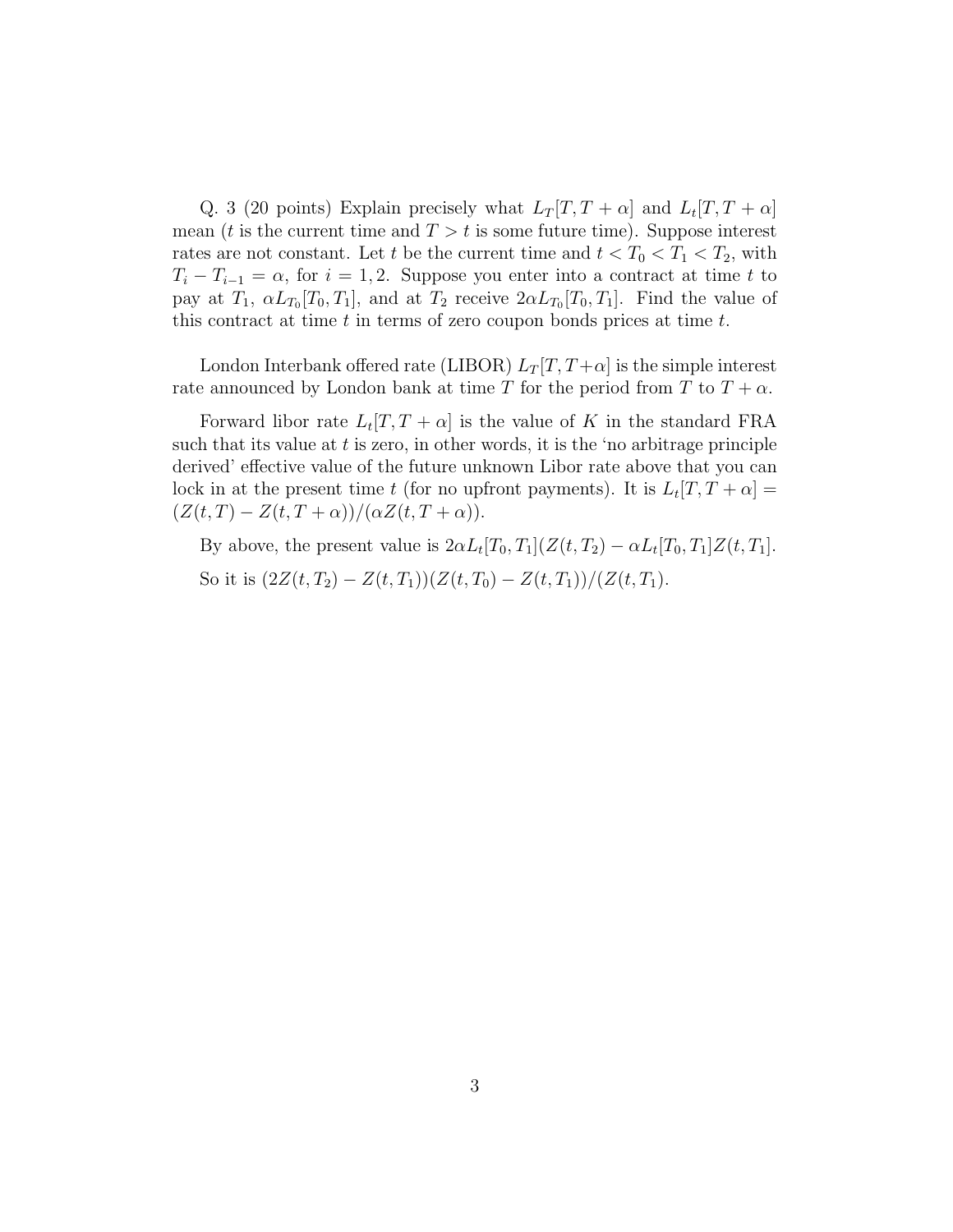Q. 4. (20 points) The continuous one-year, two-year, three year zero rates are 1.1, 1.2, 1.25 per cents respectively. Write equations determining (a) oneyear forward two-year (continuous) rate r, (b) two-year forward one-year (continuous) rate  $s$ , (c) one-year forward two-year libor rate  $\ell$ , (d) two-year forward one-year libor rate R, (e)  $Z(t, t + 3)$ .

Let 
$$
r_1 = 1.1\% = .011
$$
,  $r_2 = 1.2\%$ ,  $r_3 = 1.25\%$ .  
\n(a)  $e^{r_1}e^{2r} = e^{3r_3}$  (or equivalently  $r_1 + 2r = 3r_3$ , or  $r = (3r_3 - r_1)/2$ .)  
\n(b)  $e^{2r_2}e^s = e^{3r_3}$ .  
\n(c)  $e^{r_1}(1 + 2\ell) = e^{3r_3}$ .  
\n(d)  $e^{2r_1}(1 + R) = e^{3r_3}$ .  
\n(e)  $e^{-3r_3}$ .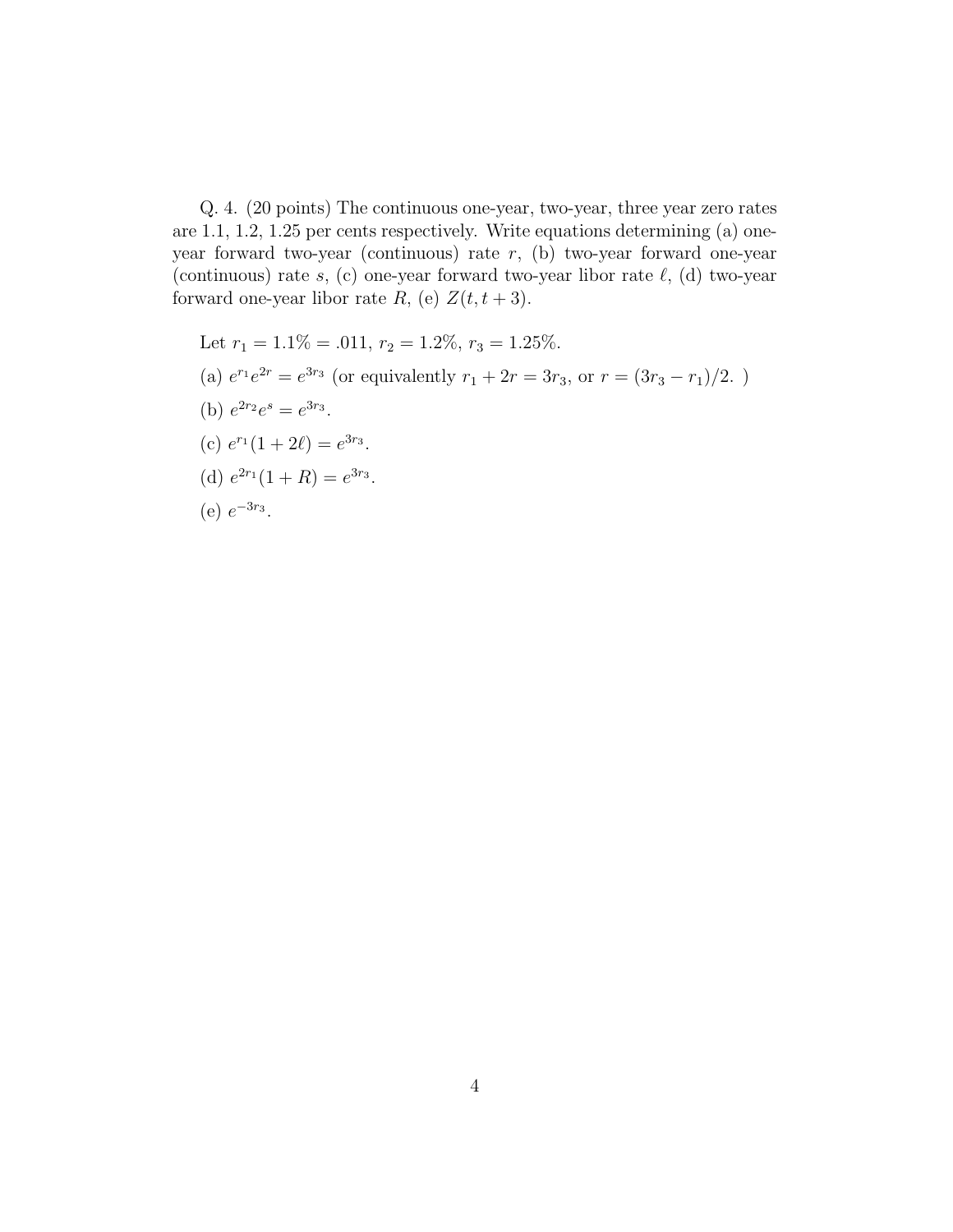Q. 5 (20 points) Explain precisely what is meant by a forward contract on an asset and its fair delivery price. If the asset pays no income (between the current time t and the maturity time  $T$ ), derive a formula for its fair delivery price by the method of replication of portfolios. Describe the portfolios, the calculations and arguments in details.

A forward contract on asset  $S$  is agreement between two counterparties made at time t to exchange at future time  $T > t$  from the short party the asset S to the long party for the fixed delivery price K (from the long). Its fair delivery price is the  $K$  for which the present value of the contract (to either party) is zero (i.e. parties would agree to sign contract for no upfront payments).

Let Portfolio P1 consist of asset S and Portfolio P2 consist of the long position on the forward contract above, and K units of the zero coupon bonds  $Z(t,T)$ .

Then  $V_{P1}(T) = S_T$ , and  $V_{P2}(T) = (S_T - K) + K = S_T = V_{P1}(T)$ , under all circumstances.

So by no arbitrage /replication principle, the present values are equal, thus  $S_t = V_K(t, T) + KZ(t, T)$ . For the fair delivery price K, we have  $V_K = 0$ , so the fair delivery price is  $S_t/Z(t,T)$ .